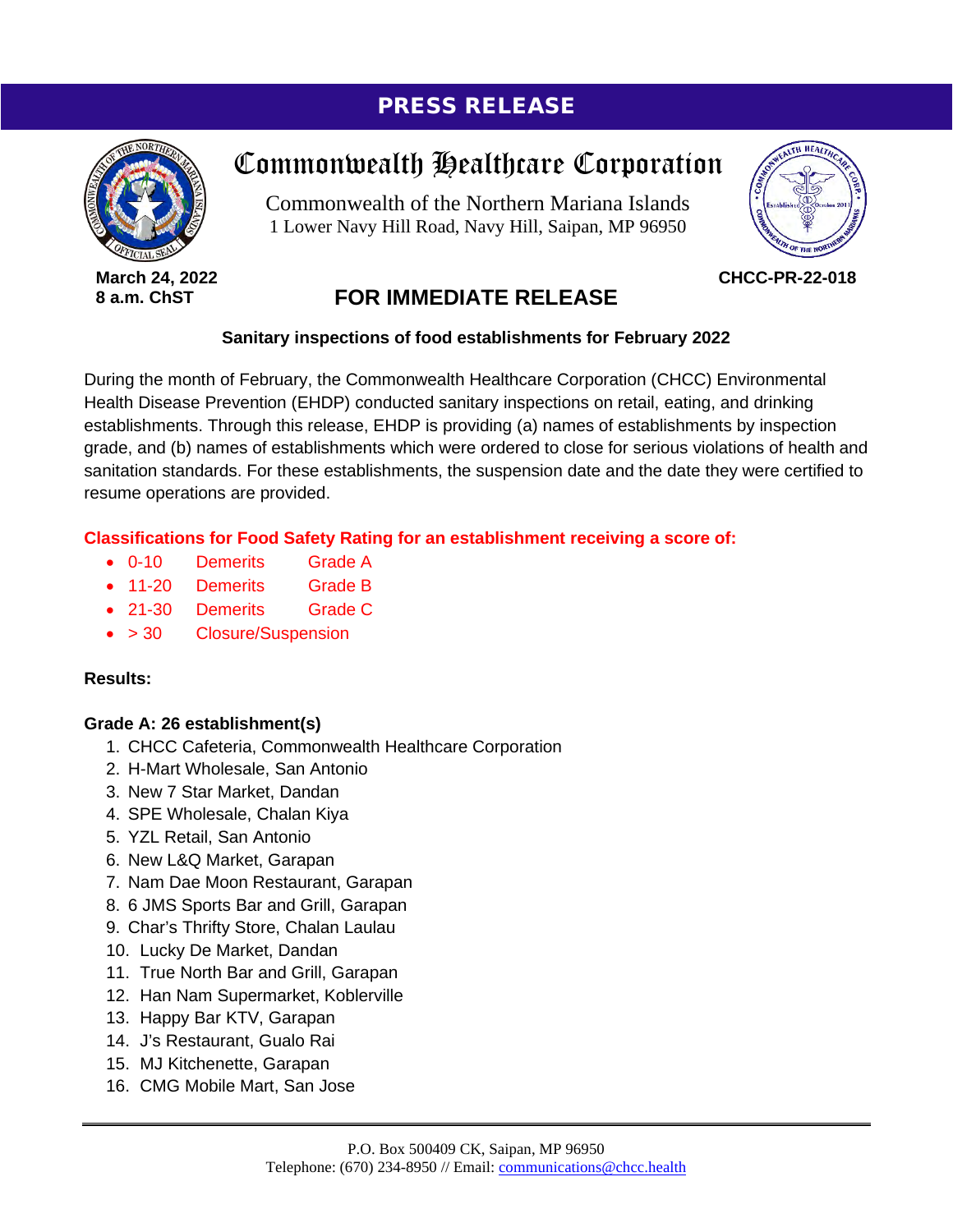- 17. New CK Market, Chalan Kanoa
- 18. International Roller Skates Café, San Antonio
- 19. Alpex Gift Shop, Garapan
- 20. Island Mini Mart, San Jose
- 21. Kensington Hotel, San Roque
	- East Moon Restaurant
	- Meisho Restaurant
	- Loria Restaurant
	- Ocean Gril Restaurant
	- Queen's Club Restaurant
	- Main Kitchen
	- Splash Bar
	- Infiniti Bar
	- Infiniti Café
	- Ohas Bar
	- Bakery
	- Butcher Facility
	- Employees Cafeteria
- 22. Lucky "R", Chalan Kiya
	- Catering
	- Bakery
- 23. D'Elegance, Garapan
	- Restaurant
	- Catering
	- BBQ Stand
- 24. Twin's Supermarket, Dandan
	- Retail
	- Butcher
- 25. Twin's Supermarket, Lower Navy Hill
	- Retail
	- Butcher
- 26. Ming Yang Supermarket, San Vicente
	- Retail
	- Butcher
	- Wholesale

#### **Grade B: 2 establishment(s)**

- 1. Pepoy's Restaurant, Chalan Kanoa
- 2. Garapan Restaurant, Garapan